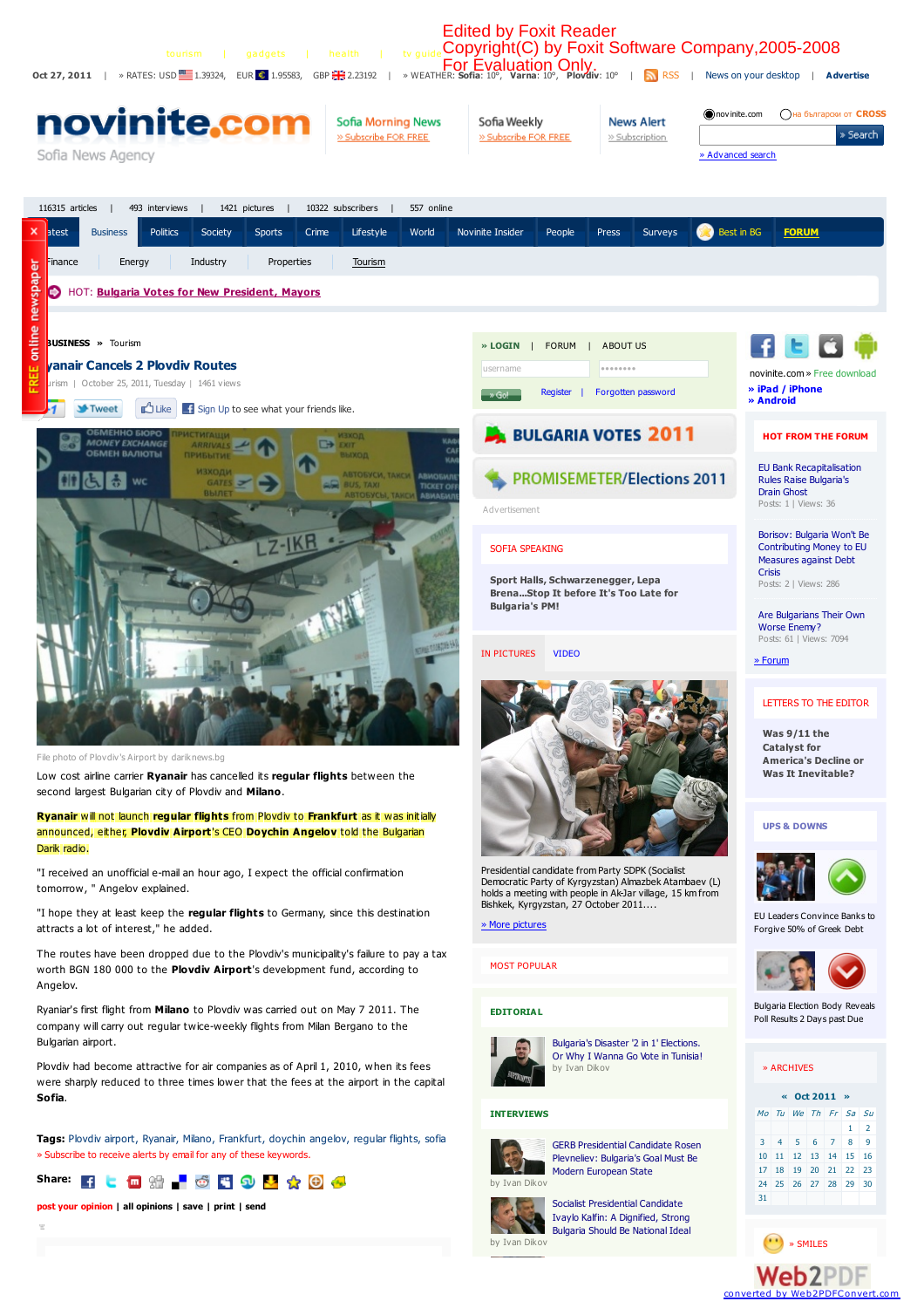**Bulgaria [Unaware](http://www.novinite.com/view_news.php?id=133354) of Russia's Plans for Costlier Penalty over Belene Russia [Threatens](http://www.novinite.com/view_news.php?id=133349) to Double Claim against Bulgaria over Belene Bulgarian Socialists Seek to Make Sofia Vote Void over ['Numerous](http://www.novinite.com/view_news.php?id=133329) Violations' Bulgaria's [Residential](http://www.novinite.com/view_news.php?id=133327) Property Prices Keep Downward Trend Sofia's [Incumbent](http://www.novinite.com/view_news.php?id=133325) Mayor Fandakova Officially Reelected Head of Sofia Water Utility Turns Deputy [Regional](http://www.novinite.com/view_news.php?id=133312) Minister**

## » [FORUM](http://www.novinite.com/view_forum.php)

[TOPICS](http://www.novinite.com/view_forum.php) · NEW [TOPIC](http://www.novinite.com/reply_forum.php) · LATEST [OPINIONS](http://www.novinite.com/search_forum.php?thequery=-) · [RSS](http://www.novinite.com/services/forum_rdf.php) · [FORUM](http://www.novinite.com/forum_rules.php) RULES  $\rightarrow$  Go

Search forum:

## No opinions.

### Post your [opinion](http://www.novinite.com/reply_forum.php?main_id=0&news_id=133301&poll_id=0) here.

» More from Tourism:

**Over 1 Million [Bulgarian](http://www.novinite.com/view_news.php?id=133322) Tourists Visited Turkey since January [Bulgaria's](http://www.novinite.com/view_news.php?id=133250) Bansko Named World's Best Value Ski Resort**

[more](http://www.novinite.com/category.php?category_id=19)

# Competitiveness

by Ivan Dikov

Independent Presidential Candidate Meglena Kuneva: Bulgaria Needs [Non-Partisanship](http://www.novinite.com/view_news.php?id=133154) and

# **BULGARIA VOTES**



[Bulgaria's](http://www.novinite.com/view_news.php?id=133159) Battle for Mayors - Who? Where? How? by Milena Hristova



Why Do They Want to Run for Sofia [Mayor?](http://www.novinite.com/view_news.php?id=133023) by Milena Hristova

Q&A: If [Elected](http://www.novinite.com/view_news.php?id=133020) Sofia Mayor, What Would You Do about...? by Milena Hristova

# **FEATURES**





#### **[INTERNATIONAL](http://www.novinite.com/category.php?category_id=10) MEDIA ON BULGARIA**

» WikiLeaks: Bulgarian [Intelligence](http://www.novinite.com/view_news.php?id=133334) Head is Sycophantic

» [Bulgarians](http://www.novinite.com/view_news.php?id=133271) Say: More of the Same, Please

» Bulgarian Presidential Favorite Faces [Head-to-Head](http://www.novinite.com/view_news.php?id=133248) Battle

## **[QUOTE](http://www.novinite.com/category.php?category_id=14) OF THE DAY**

"Two parties emerged as winners fromthe [presidential and local] elections on October 23 – the [\[center-right\]](http://www.novinite.com/view_news.php?id=133356) GERB and the [ethnic Turkish] Movement for Rights and Freedoms. The Socialists, as usual, can't swallow the bitter pill of their defeat. The ... read

# » [TAGS](http://www.novinite.com/tags.php)

[R](http://www.novinite.com/search_news.php?tag=R) · [Bulgarian](http://www.novinite.com/search_news.php?tag=Bulgaria elections) S · [M](http://www.novinite.com/search_news.php?tag=M) · [S](http://www.novinite.com/search_news.php?tag=S) · Bulgaria elections · Boyko [Borisov](http://www.novinite.com/search_news.php?tag=Boyko Borisov) · [sOFIA](http://www.novinite.com/search_news.php?tag=sOFIA) · [romania](http://www.novinite.com/search_news.php?tag=romania) · [bulgaria](http://www.novinite.com/search_news.php?tag=bulgaria) · [Belene](http://www.novinite.com/search_news.php?tag=Belene) · all [tags](http://www.novinite.com/tags.php)

## » [HOROSCOPES](http://www.novinite.com/horoscope.php)

# » [POLL](http://www.novinite.com/oppinion_get3.php)

Which one of the major candidates do you think is most suitable to become President of Bulgaria?

- · Meglena Kuneva 349
- · Rosen Plevneliev 226
- · Ivaylo Kalfin 101
- · Svetlyo Vitkov 71
- · Volen Siderov 30
- · Rumen Hristov 21
- · Aleksei Petrov 18
- · Krasimir Karakachanov 15

[Other:](http://www.novinite.com/reply_forum.php?poll_id=458) share in the forum



A: Bulgarians are voting for a new president and mayors on Sunday.

B: Well, if casting a ballot really made a difference, the authorities would have long banned the elections there.... [read](http://www.novinite.com/view_news.php?id=133209)

[Advertisement](http://www.mobilebulgaria.com/ads/)



**Audiozavar.com** [Оказион](http://www.mobilebulgaria.com/ads/click.php?id=845&site=novinite) за Hifi аудио техника и компоненти



**3D камера във вашият д жоб**

нтс EVO 3D е телефона който вижда света точно като теб в 3D



**Електронна цигара** Кипи сега с 10 [филтъра](http://www.mobilebulgaria.com/ads/click.php?id=273&site=novinite)

[Advertise](http://www.mobilebulgaria.com/ads/) here